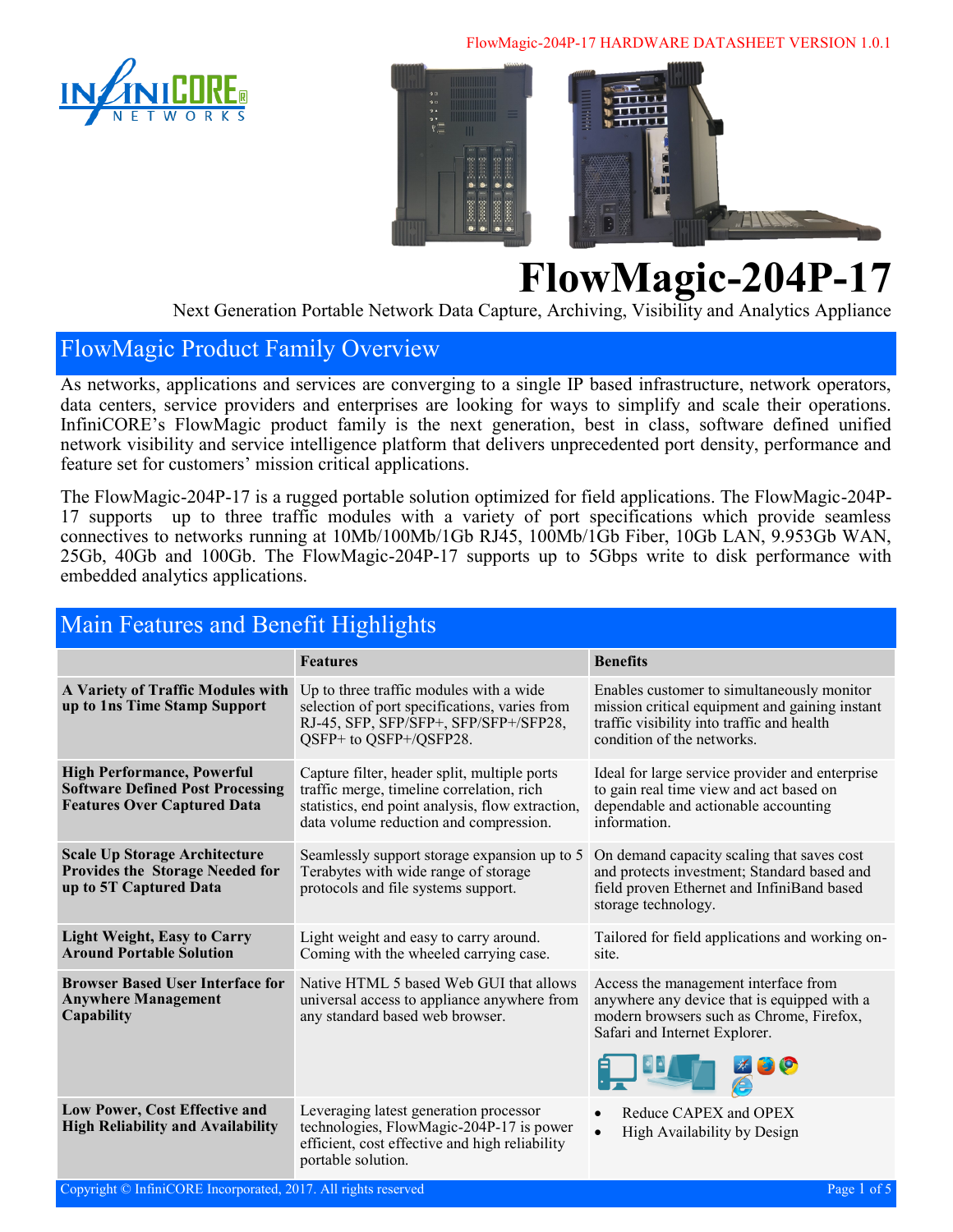

# FlowMagic-204P-17 External Interfaces Specification

| <b>Function</b>                                                                                                                                | Compliance                                                                                                                                                                                                                                                                                                                                             | <b>Type</b>                                                                                                                                                                                   | Quantity                                                          |
|------------------------------------------------------------------------------------------------------------------------------------------------|--------------------------------------------------------------------------------------------------------------------------------------------------------------------------------------------------------------------------------------------------------------------------------------------------------------------------------------------------------|-----------------------------------------------------------------------------------------------------------------------------------------------------------------------------------------------|-------------------------------------------------------------------|
| <b>Variety of Traffic Ports from</b><br>10Mb/100Mb/1Gb RJ45,<br>100Mb/1G SFP, 10Gb LAN,<br>9.953 WAN, 25Gb SFP28, 40G<br>QSFP+ to 100Gb QSFP28 | IEEE 802.3ae 10 Gigabit Ethernet;<br>IEEE 802.3aq 10GBASE-LRM;<br>SFP+ MSA, Revision 4.1;<br>Direct-Attach Copper Cable Support up<br>to 3 Meters;<br>OC-192/STM-64 10G WAN;<br>10/100/1G SFP with SGMII and Auto<br>Negotiation Support;<br>IEEE 802.3by 25 Gigabit Ethernet;<br>SFF-8436, SFF-8635 QSFP+ 40Gb<br>Ports; SFF-8665 QSFP28 100Gb Ports. | 10G SFP+ Fiber Optics/<br>DACs;<br>1G SGMII Based SFP<br>for Fiber Optics and RJ-<br>45 Copper;<br>25G SFP28 Fiber Optics<br>and DACs;<br>40G/100G QSFP+/<br>QSFP28 Fiber Optics<br>and DACs. | Varies,<br>depending on<br>the selection<br>of Traffic<br>Modules |
| 10/100/1000Mbps Management<br>Port                                                                                                             | 10/100/1000BASE-T<br>Category 5, Category 5e, Category 6<br><b>UTP</b>                                                                                                                                                                                                                                                                                 | Copper RJ-45                                                                                                                                                                                  | 2                                                                 |
| Dedicated 10/100/1000Mbps IPMI<br>Port                                                                                                         | 10/100/1000BASE-T<br>Category 5, Category 5e, Category 6 UTP                                                                                                                                                                                                                                                                                           | Copper RJ-45                                                                                                                                                                                  | $\mathbf{1}$                                                      |
| <b>10GBase-T Management Port</b>                                                                                                               | IEEE 802.3 10GBase-T                                                                                                                                                                                                                                                                                                                                   | Copper RJ-45                                                                                                                                                                                  | N/A                                                               |
| 10GBase-SFP+ Management Port                                                                                                                   | IEEE 802.3 10GBase-SR                                                                                                                                                                                                                                                                                                                                  | 10G SFP+ Fiber Optics                                                                                                                                                                         | N/A                                                               |
| <b>Console Port</b>                                                                                                                            | 115200 Baud 8 Bit Data No Parity 1 Stop Bit Serial                                                                                                                                                                                                                                                                                                     |                                                                                                                                                                                               | 1                                                                 |
| <b>USB Port</b>                                                                                                                                | USB 2.0 High Speed                                                                                                                                                                                                                                                                                                                                     | <b>USB 2.0</b>                                                                                                                                                                                | $\overline{4}$                                                    |
| <b>USB Port</b>                                                                                                                                | USB 3.0 High Speed                                                                                                                                                                                                                                                                                                                                     | <b>USB 3.0</b>                                                                                                                                                                                | $\overline{2}$                                                    |
| <b>DVI</b> Port                                                                                                                                | DVI-D, DVI-I Connectors                                                                                                                                                                                                                                                                                                                                | <b>DVI</b>                                                                                                                                                                                    | $\mathbf{1}$                                                      |
| 2.5" Local Hard Drive                                                                                                                          | SATA-II Hot Swappable Drive Bays                                                                                                                                                                                                                                                                                                                       | 2.5" Hard Drive                                                                                                                                                                               | 6<br>(6 available for<br>data storage)                            |
| 2.5" System Hard Drive                                                                                                                         | SATA-II Fixed Internal Hard Drive Bays                                                                                                                                                                                                                                                                                                                 | 2.5" Hard Drive                                                                                                                                                                               | $\mathbf{1}$                                                      |
| <b>Power Button</b>                                                                                                                            | <b>Push Button</b>                                                                                                                                                                                                                                                                                                                                     | Push Button                                                                                                                                                                                   | $\mathbf{1}$                                                      |
| <b>Reset Button</b>                                                                                                                            | <b>Reset Button</b>                                                                                                                                                                                                                                                                                                                                    | <b>Reset Button</b>                                                                                                                                                                           | N/A                                                               |
| <b>Front Panel Accessible Rear</b><br><b>Locator Button</b>                                                                                    | Turn on location LED on Rear                                                                                                                                                                                                                                                                                                                           | Push Button                                                                                                                                                                                   | N/A                                                               |
| <b>Visible LED Panel</b>                                                                                                                       | Power LED<br><b>HDD Activity LEDs</b>                                                                                                                                                                                                                                                                                                                  | <b>LEDs</b>                                                                                                                                                                                   | $\overline{2}$                                                    |
| <b>Power Supply</b>                                                                                                                            | 650W Power Supply<br>100-240VAC 50-60Hz, Auto Switch                                                                                                                                                                                                                                                                                                   | 1                                                                                                                                                                                             | $\mathbf{1}$                                                      |
| Keyboard/Mouse                                                                                                                                 | 104-key industrial keyboard with touchpad                                                                                                                                                                                                                                                                                                              | RJ-45                                                                                                                                                                                         | $\mathbf{1}$                                                      |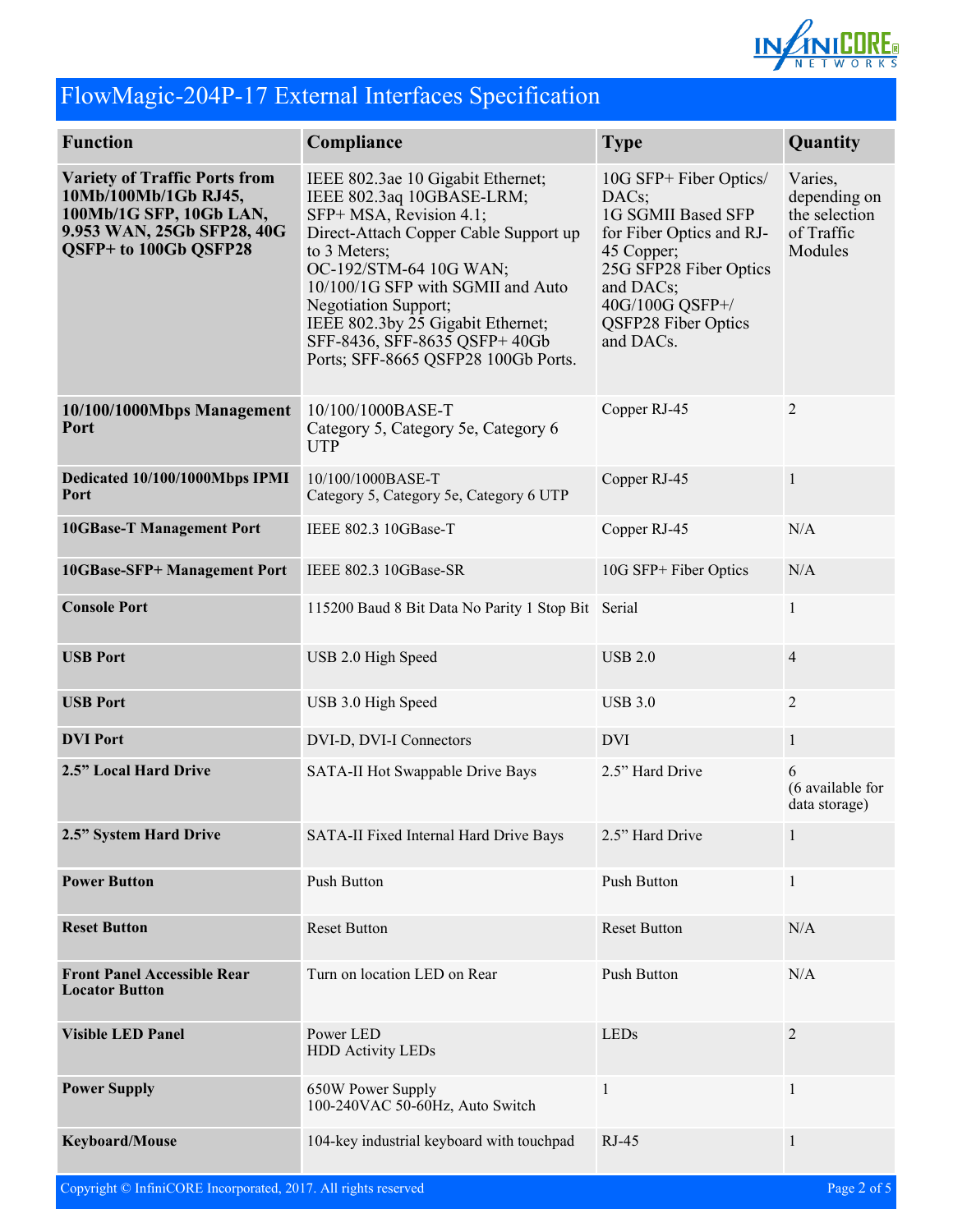

#### FlowMagic-204P-17 Front Panel Features



# FlowMagic-204P-17 Left Panel Features



\*: Please see page 5 for the availability of traffic modules with a wide selection of port specifications.

#### FlowMagic-204P-17 Right Panel Features

| <b>Bishhidi Bak</b>  | <b>CARACACACACA</b>                   |                                                    |
|----------------------|---------------------------------------|----------------------------------------------------|
|                      |                                       |                                                    |
|                      | 90                                    |                                                    |
|                      | 9B                                    |                                                    |
|                      |                                       | <b>USB Ports</b>                                   |
|                      |                                       |                                                    |
|                      |                                       |                                                    |
| BAY<br>BAYS.<br>BAYE |                                       | HDD1                                               |
|                      |                                       | HDD3                                               |
|                      |                                       |                                                    |
|                      |                                       | HDD <sub>2</sub>                                   |
|                      |                                       | HDD4                                               |
|                      |                                       |                                                    |
|                      |                                       |                                                    |
|                      | Ш<br><b>SPANE</b><br><b>BAY!</b><br>Ŧ | 9 <sub>A</sub><br>9.7<br>$\mathbb{F}^{\mathbb{F}}$ |

**TITUTUL**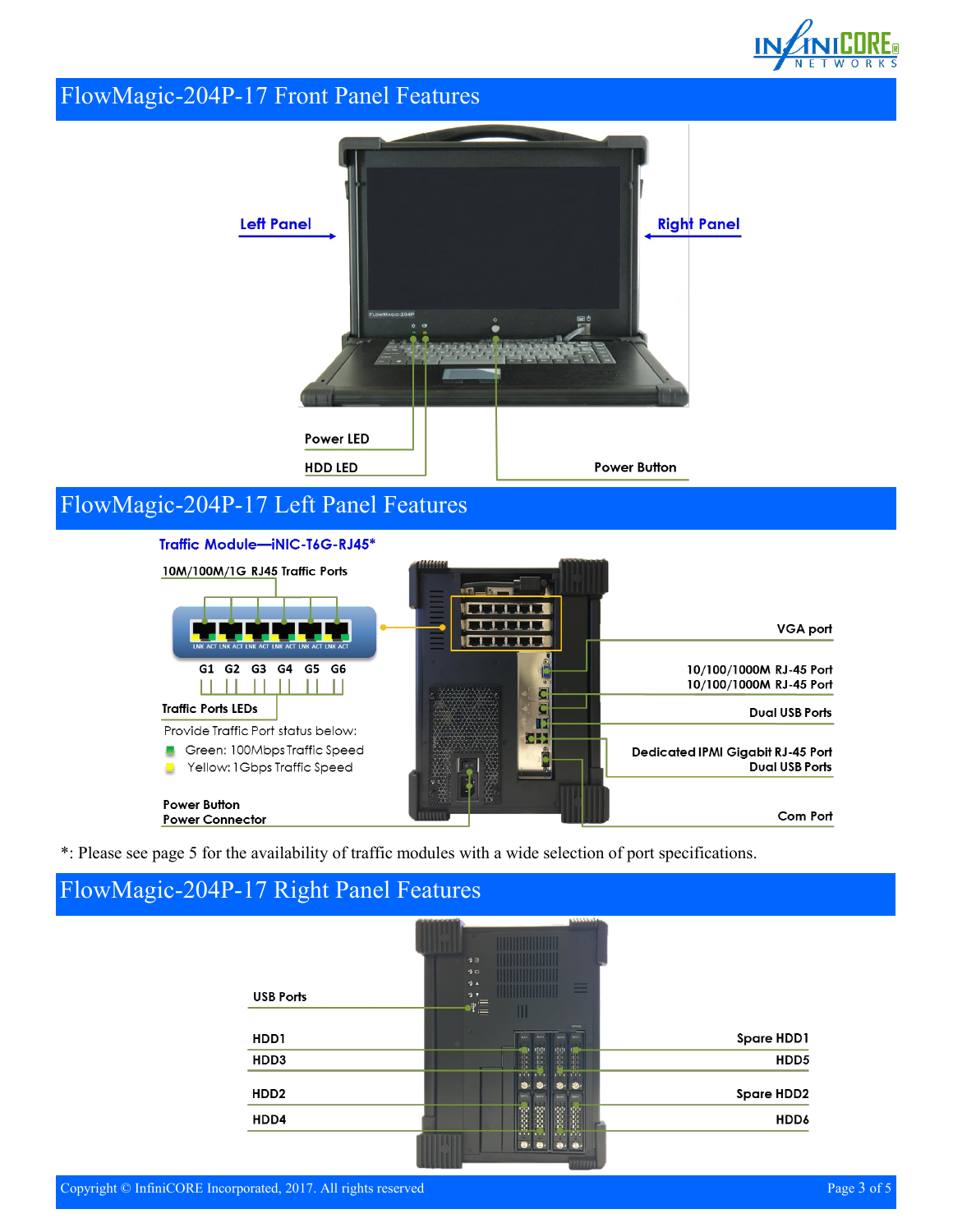

# FlowMagic-204P-17 Foundation Package

| <b>Features and Packages</b>                                | <b>Description</b>                                                                                                                                                                                                                                                   |
|-------------------------------------------------------------|----------------------------------------------------------------------------------------------------------------------------------------------------------------------------------------------------------------------------------------------------------------------|
| <b>InfiniOS 64Bit Operating System</b>                      | The latest generation InfiniCORE 64 bit Operating System                                                                                                                                                                                                             |
| <b>HTML 5 Based Web Management User</b><br><b>Interface</b> | Operating system independent Web UI supports access from Google Chrome, Mozilla<br>Firefox, Microsoft Internet Explorer 9,10 and Apple Safari.                                                                                                                       |
| <b>Software Defined Data Plane</b><br>Orchestrator          | Manage up to three modules with a wide selection of capture and traffic processing<br>port specifications varies from RJ-45, SFP, SFP/SFP+, SFP/SFP+/SFP28, QSFP+ to<br>QSFP+/QSFP28.                                                                                |
| <b>High Performance Traffic Capture</b><br>Package          | Purposefully optimized network traffic capture package provides functions such as<br>timestamp, filter, truncation, source port tagging, tunnel termination etc.                                                                                                     |
| <b>Statistic Master Package</b>                             | Collecting statistics from capture ports such as Receive Octets; Frames; Broadcast<br>Frames; Unicast Frames; Multicast Frames; Frame Length Histogram;<br>Total Error Frames; Short, Oversize, Jabber, FCS Error, Symbol Error Frames<br>IP/UDP/TCP Checksum Error. |
| <b>Storage Orchestrator</b>                                 | Store captured traffic into local hard disk drives;<br>Automatic space recycling is supported.                                                                                                                                                                       |
| <b>Storage Benchmark Package</b>                            | Embedded storage benchmark tool to evaluate the performance of attached data drives<br>under installed drive model (s).                                                                                                                                              |
| <b>Packet Decoder Crystal View Package</b>                  | Provide instant traffic decoding and display from the web interface; multi-format<br>display such as packet brief, packet details and Hex format are supported.                                                                                                      |
| <b>Drill Master Traffic Analytic and Export</b><br>Package  | Drill Master Traffic Export Package supports to extract full or subset of captured<br>traffic into standard PCAP format; Traffic can be filtered before export; Traffic can be<br>split into predefined file size.                                                   |

## FlowMagic-204P-17 Optional Package

Please contact InfiniCORE regional distributors/resellers or InfiniCORE sales for details regarding to optional packages.

| <b>Features and Packages</b>    | <b>Description</b>                                                                                                                                                                                                                                                                                                                 |
|---------------------------------|------------------------------------------------------------------------------------------------------------------------------------------------------------------------------------------------------------------------------------------------------------------------------------------------------------------------------------|
| <b>Privacy Defender Package</b> | Privacy Defender incorporates the latest traffic scanning technology to mask out privacy<br>sensitive data. Data pattern can be expressed in predefined data format or simplified regular<br>expression.                                                                                                                           |
| <b>Store Compressor Package</b> | Store Compressor package compresses the captured traffic using industry standard GZIP file<br>format (RFC1952) before sending the captured data to storage.                                                                                                                                                                        |
| <b>Store Safe Package</b>       | Store Safe Package enables customer to encrypt captured traffic before sending to storage<br>infrastructure; Store Safe is critical to improve the safety of captured data against physical<br>intrusion or breach; Store Safe prevents capture data from becoming security hot spot and<br>improves data safety to high standard. |